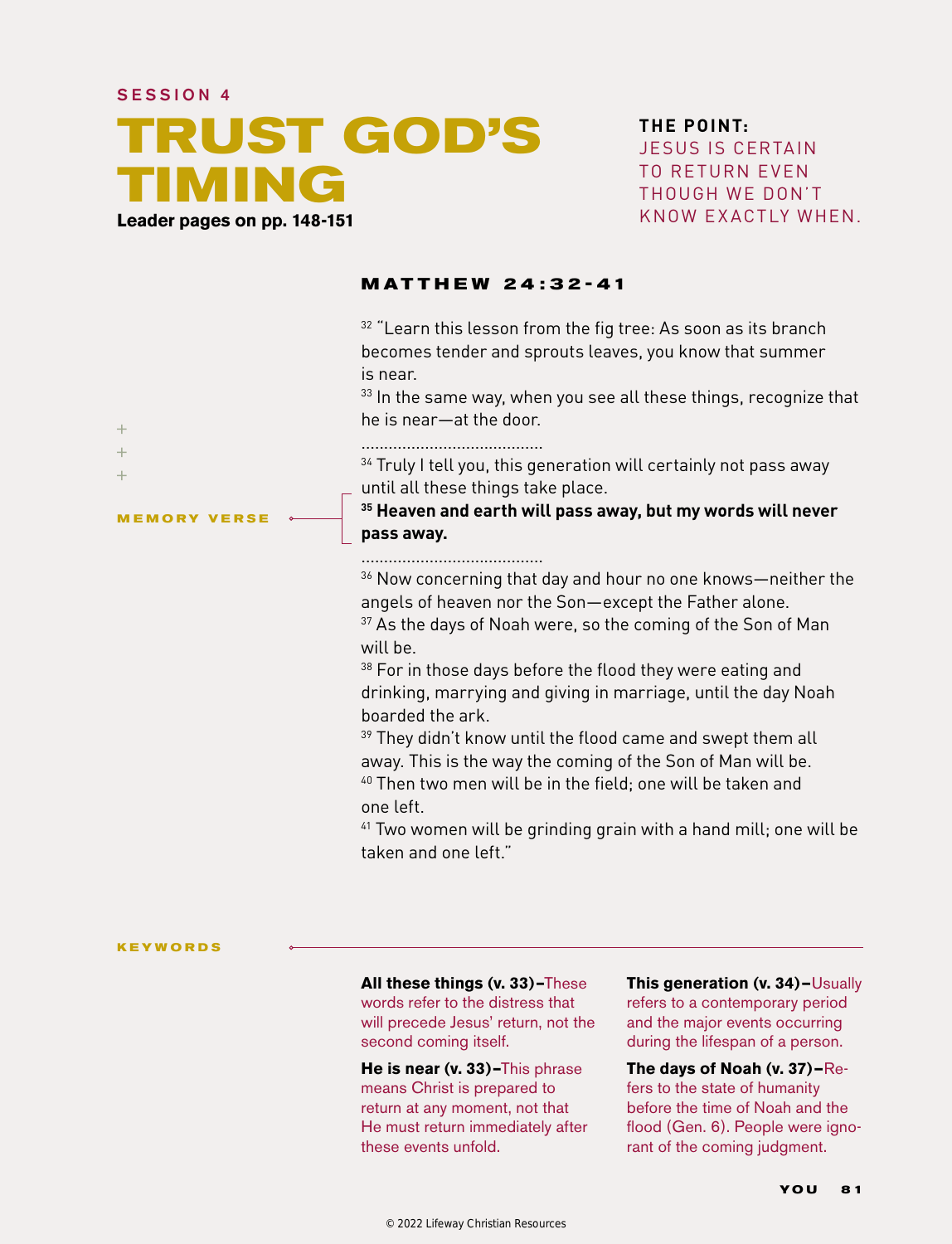# **HOW CAN WE TRUST GOD AS WE WAIT FOR CHRIST'S RETURN?**

On our anniversary my husband and I went to San Diego, California. When we departed from Boston it was morning and when we arrived in San Diego six hours later, it was still morning! We still had our whole day left; however, we were exhausted realizing our bodies had not adjusted to the time difference. Our sense of timing was completely off. We desired to enjoy California, but our bodies were not prepared.

Maybe that is how you feel about Christ's return. You are excited in some ways, but in other ways you are not adjusted. There are



many phenomenons in our world, and it seems that Jesus should be back at any moment. Yet, Jesus has not come. Our timing is off.

History is full of many misfires about Jesus' return. Some of these misfires are created by heretical teachers hoping to gain a following. On other occasions, a misfire occurs because well-meaning believers get caught up in their zeal about end times and misread events. What did Jesus have to say about the timing of His return? Let's look at today's session.

## **Trust the Signs // Matthew 24:32-33**

Having described how the turbulent end of the age will look, Jesus closed this section of His discourse with three practical teachings built around three illustrations: a fig tree, Noah and the flood, and a thief in the night. Jesus began with a parable about a fig tree as a transition from describing what the end will be like in response to the disciples' initial question we discussed in the first session: "Tell us, when will these things happen?" (Matt. 24:3).

## **WHAT DOES JESUS' WILLINGNESS TO SHARE THE SIGNS OF HIS RETURN SAY ABOUT HIM?**

Why a fig tree? Fig trees were common in Israel. The fig tree puts out its leaves and green fruit in the late spring, reminding everyone "that summer is near" (v. 32). Christ was assuring believers that although they cannot know the specific time He will return, they can know the general time by watching the signs. The point of the fig tree is that we can get a general idea that Jesus' return is soon. "When you see all these things, recognize that he is near, at the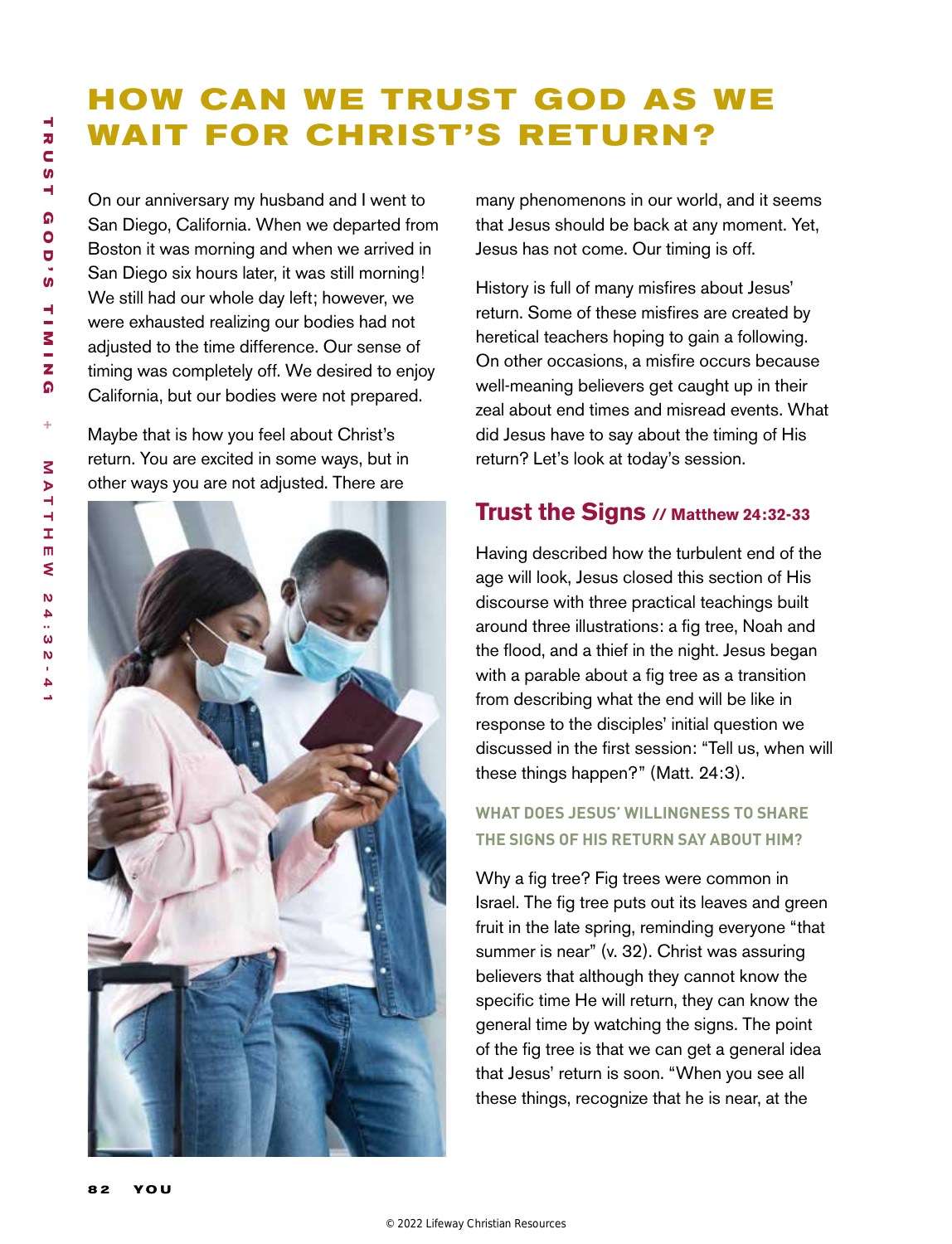## **THE POINT:** Jesus is certain to return even though we don't know exactly when.

door" (v. 33). When Christ gets ready to return, the best news is that Jesus Himself will be near.

## **Trust God's Word // Matthew 24:34-35**

Have any of you seen the meme where a video game player moves from sitting upright and leans forward? It denotes that, now the game just got real. In this case, that's verse 34. When Jesus started with the phrase, "Truly I tell you," He wanted them to pay close attention. He said, "This generation will certainly not pass away until all these things take place."

Skeptics have alleged that Christ made a mistake. They assume the generation to whom Jesus was talking passed away before all the events of verses 4-31 occurred. Some assume that, since Jesus said in verse 36 that even He did not know the time of His coming, then maybe He was offering His best guess. They erroneously claim that Jesus misfired with His "guess" about the timing of His return. This spurious reasoning misses both Christ's point and the authority of Scripture. If Jesus were wrong about His second coming, then He easily could be wrong about all His other teachings.

## **WHEN HAVE YOU FOUND IT DIFFICULT TO TRUST GOD'S WORD?**

However, Jesus gave a strong statement of His selfunderstanding and the reliability of His teaching. Christ underscored His own faithfulness when He said, "Heaven and earth will pass away, but my words will never pass away" (v. 35). Christ had emphasized this truth earlier in His Sermon on the Mount: "For truly I tell you, until heaven and earth pass away, not the smallest letter or one stroke of a letter will pass away from the law until all things are accomplished" (5:18). Jesus' words are also reminiscent of Isaiah 40:8: "The grass withers, the flowers fade, but the word of our God remains forever."

It is impossible to alter or negate what God has said in His Word. We would do well to remember that Jesus' words are firmer than earth's bedrock and as sound as the foundations of heaven (Matt. 7:24-27). Nothing is more certain than Christ's words. Whatever is touched by sin will pass away, but no sin or imperfection is to be found in the Word of God. "The words of the Lorp are pure words, like silver refined in an earthen



## DIGGING DEEPER **LET THE BIBLE SPEAK**

As we consider what Jesus said about the fig tree, we should remember to let the parable stand on its own. Some people believe the fig tree represented the nation of Israel. Their reasoning was from an Old Testament prophecy. Both Jeremiah and Hosea compared Israel to a fig tree (Jer. 24:3-10; Hosea 9:10); therefore, it could be assumed that Jesus was positioning the rebirth of the nation of Israel. However, it is important that we learn to let the text speak for itself. Jesus made no specific reference contextually to the nation of Israel. As you continue to grow and consider the signs, it is important to contextualize Scripture without assumptions. When you look at the story in its proper context, the lesson is quite clear.

**What other Scripture verses are often misinterpreted or given an unclear meaning?**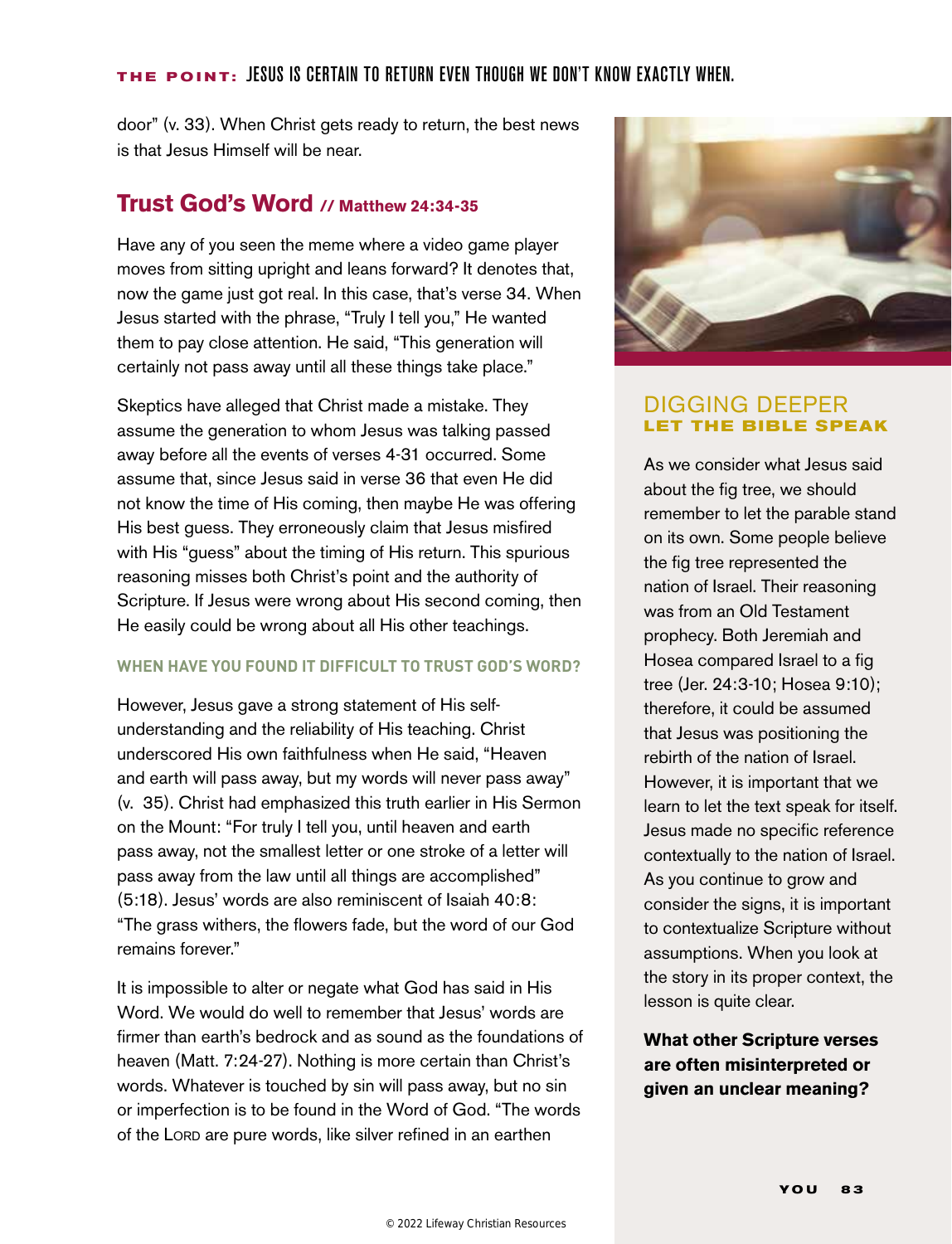furnace, purified seven times" (Ps. 12:6). It will remain pure and perfect because "the Scripture cannot be broken" (John 10:35). God's Word will endure even after "heaven and earth … pass away" (v. 35).



# **Trust and Be Ready // Matthew 24:36-41**

Verse 36, Jesus' teaching about the time of His return, might be the most well-known verse in the Olivet Discourse. This verse serves as a strong reminder to deter us from setting specific dates for the second coming of Christ. Unfortunately, this word from Jesus goes against all the curious leanings of humanity. We are inclined to want to know when something will come to pass. The larger the event, the more interested we become in its occurrence.

Everything Jesus has just said up to this point of His discourse surely caused His disciples to want to try to put all the pieces together. When Christ said "no one knows" (v. 36) the day or the hour, it is a reminder that there are some things that we just do not need to know. If we knew every detail of God's plan, we very likely would go off of our "spiritual game."

Those missing details were meant to keep us alert and better prepared.

Jesus illustrated the attitude of unbelievers during the end of the age by using one of the most familiar stories from the Old Testament: Noah. "The days of Noah" (v. 37) were one of the darkest periods in human history. The people's "wickedness" however, would be short-lived (Gen. 6:5-7). God's judgment came in force, but it did not come without warning. The people in Noah's day had many years to observe Noah building the ark. They also had plenty of time to hear Noah's testimony concerning the coming judgment (2 Pet. 2:5). But the people did not recognize the warning until it was too late. "They didn't know until the flood came and swept them all away" (v. 39).

## **HOW CAN OUR ATTITUDES AND ACTIONS EXPRESS TRUST IN GOD'S TIMING?**

Because no one paid any attention, they were caught unprepared. "They were eating and drinking, marrying and giving in marriage" (v. 38); in other words, they went about their daily routine without any regard for the judgment headed their way. Judgments are most terrible for those who are unsuspecting.

People will have the same mindset when Christ returns. We should never become so immersed in this present time and our present lives that we forget about eternity. We can easily allow our focus on worldly matters to distract us from spiritual matters. That is exactly what happened to the people in Noah's day, and Jesus' words warn us not to follow their example. Those who heed Jesus' warnings and watch for the signs will be saved, but those who ignore the warnings will find sudden judgment before they realize what is happening.

Jesus illustrated His point by describing some people who "will be taken" (v. 41) while others will be left. Some apply this to a rapture of the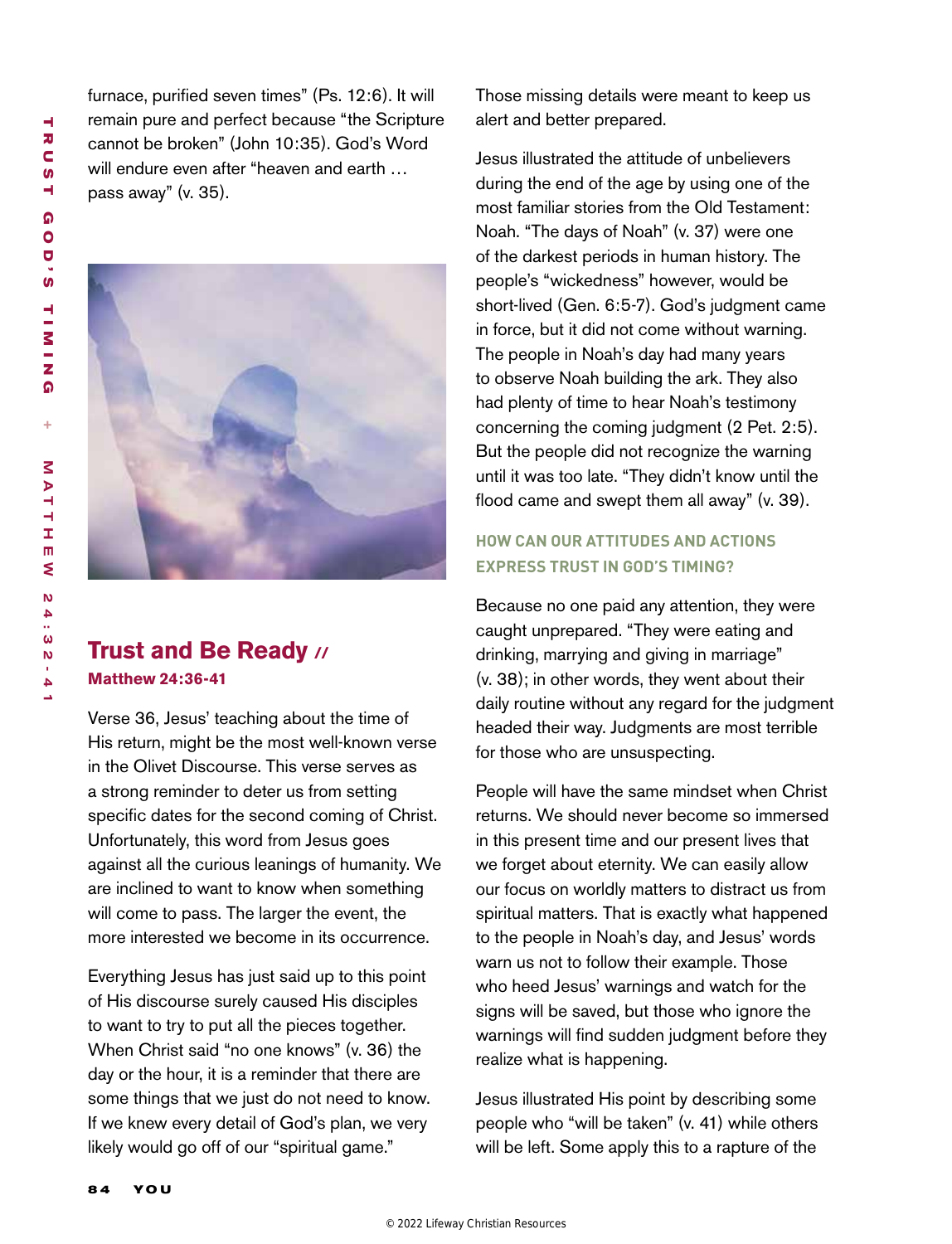church—a "secret snatching" of all believers which will precede a time of great tribulation. Others view this as the sudden judgment that will come upon unbelievers at the return of Christ. They maintain that unbelievers will be taken and removed, just as the unrighteous were taken and swept away in the flood. This passage makes one thing clear: the end times will mean a clear separation between believers and unbelievers. A "revealing" aspect will be connected to the Lord's return. When Christ comes back, He will suddenly disclose people's hearts and reveal who they really are.

The moment Christ comes for His people, some people will be committed believers and others will be unbelievers. These people can have the closest of relationships, but they will be eternally separated from each other if one has a relationship with Christ and the other doesn't. One will face judgment and condemnation, and the other will rest securely in the glory and presence of Christ. Until that unknown moment arrives, let's do all we can to see that others will join us in Christ's presence forever.

### **DID YOU KNOW?**

Grindin'! In Verse 41 Jesus tells the disciples that, "Two women will be grinding at the mill: one will be taken and one left." Jesus is painting a picture of two women grinding corn using millstones. This work was mentioned in Judges 16 and Lamentations 5. For male captives in prison grinding millstones was degrading work so the male disciples may have interpreted this as suffering especially in light of Jesus' constant Old Testament references. It is also very possible that as Jesus spoke of the fig tree, he was observing two women working and brought them into the conversation. Women grinding corn was regular work in this region. That's it! Stay on your grind, for it is in the grinding that Jesus will come back. Jesus did not ask the community to change what they did daily. Normal day-to-day work is where and when the second coming of Jesus will happen. Keep grindin', Jesus sees you!

## **How can you ensure your everyday work will be pleasing to Christ when He returns?**

# **LIVE IT**

## **What will we do as believers when we learn to trust God's timing in Christ's return?**

Jesus made the difficult conversation about the end simple by explaining it with a parable and history. As you continue to grow in your faith and walk with Christ, the opportunity you have is to share Christ with others through a story and history. Trusting in Jesus and taking Jesus at His word is not always easy. But Jesus made it easy! We show trust in God's timing in Christ's return when we can do the following:

#### $+ + +$

- **• Trust God's timing.** Ask God to help you trust His timing and let go of your anxiety. Read Psalm 46:10. Then spend some time being still and focusing on the truth that God is God.
- **• Make Bible study a priority.** If Bible study isn't already a part of your daily routine, schedule a time and place to study. Spend at least ten minutes each morning studying the Word.
- **Share God.** Share the faithfulness of God with another believer. Then together share with another believer. Continue sharing until you have a group. Now share with someone who doesn't know God.